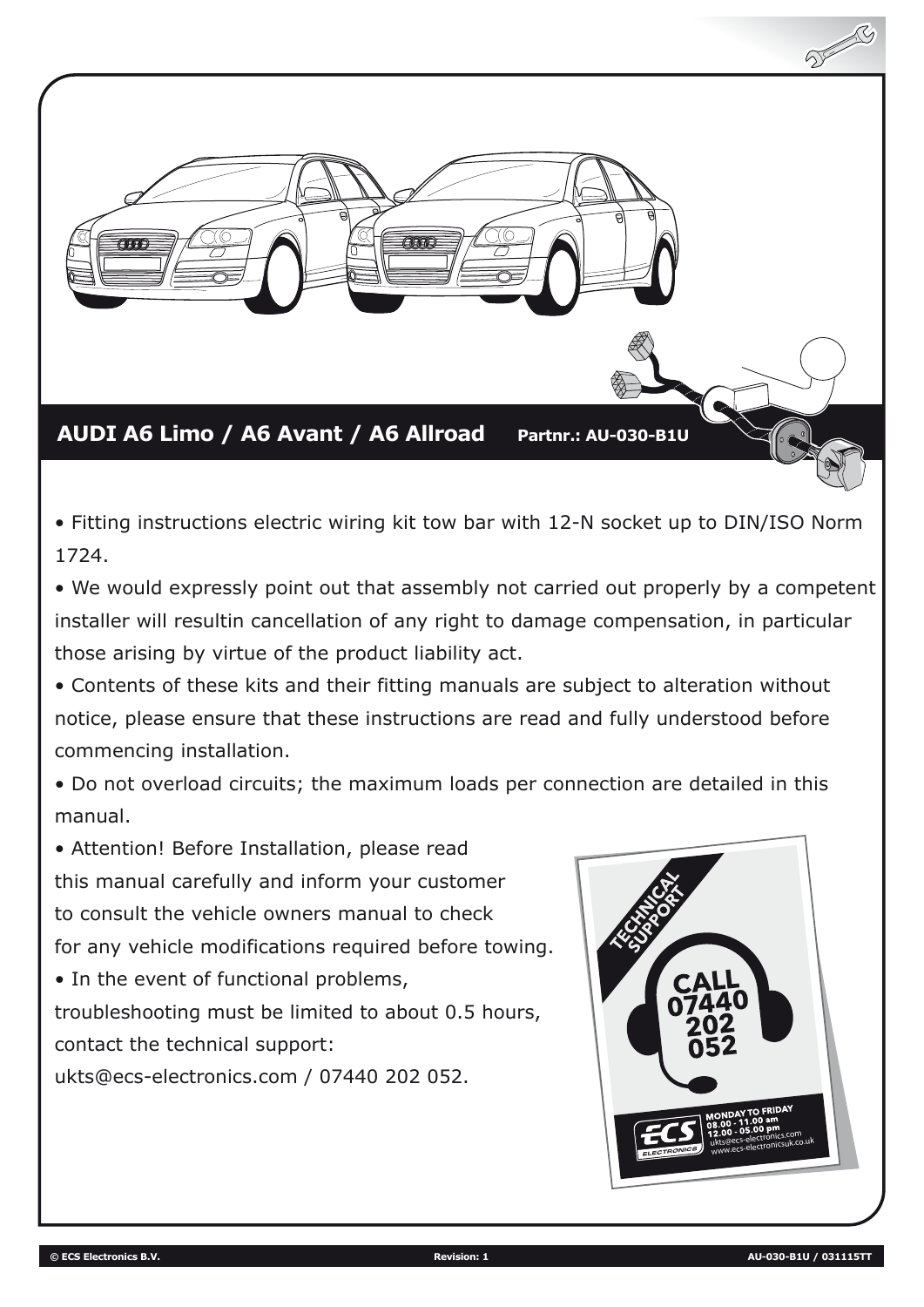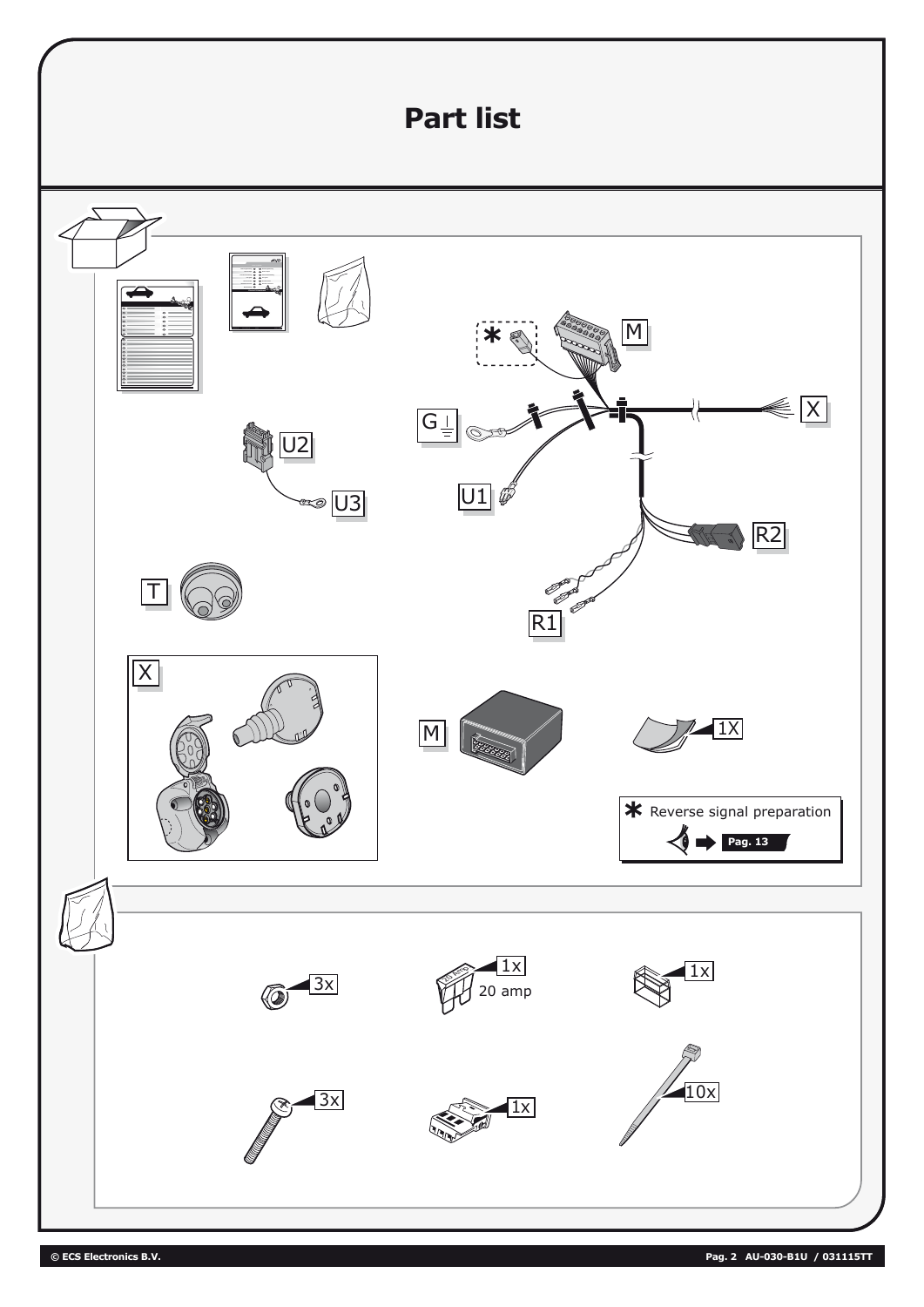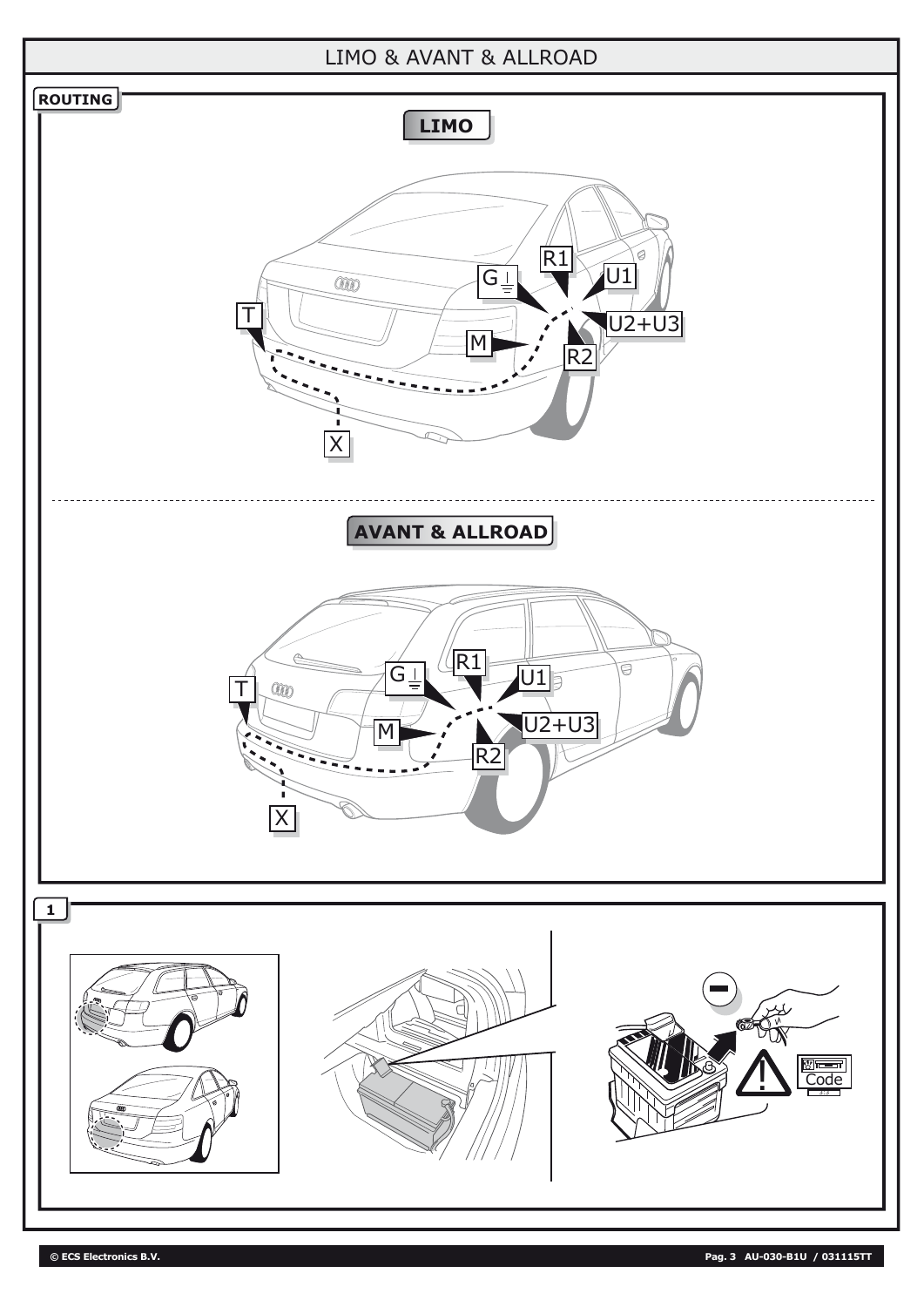

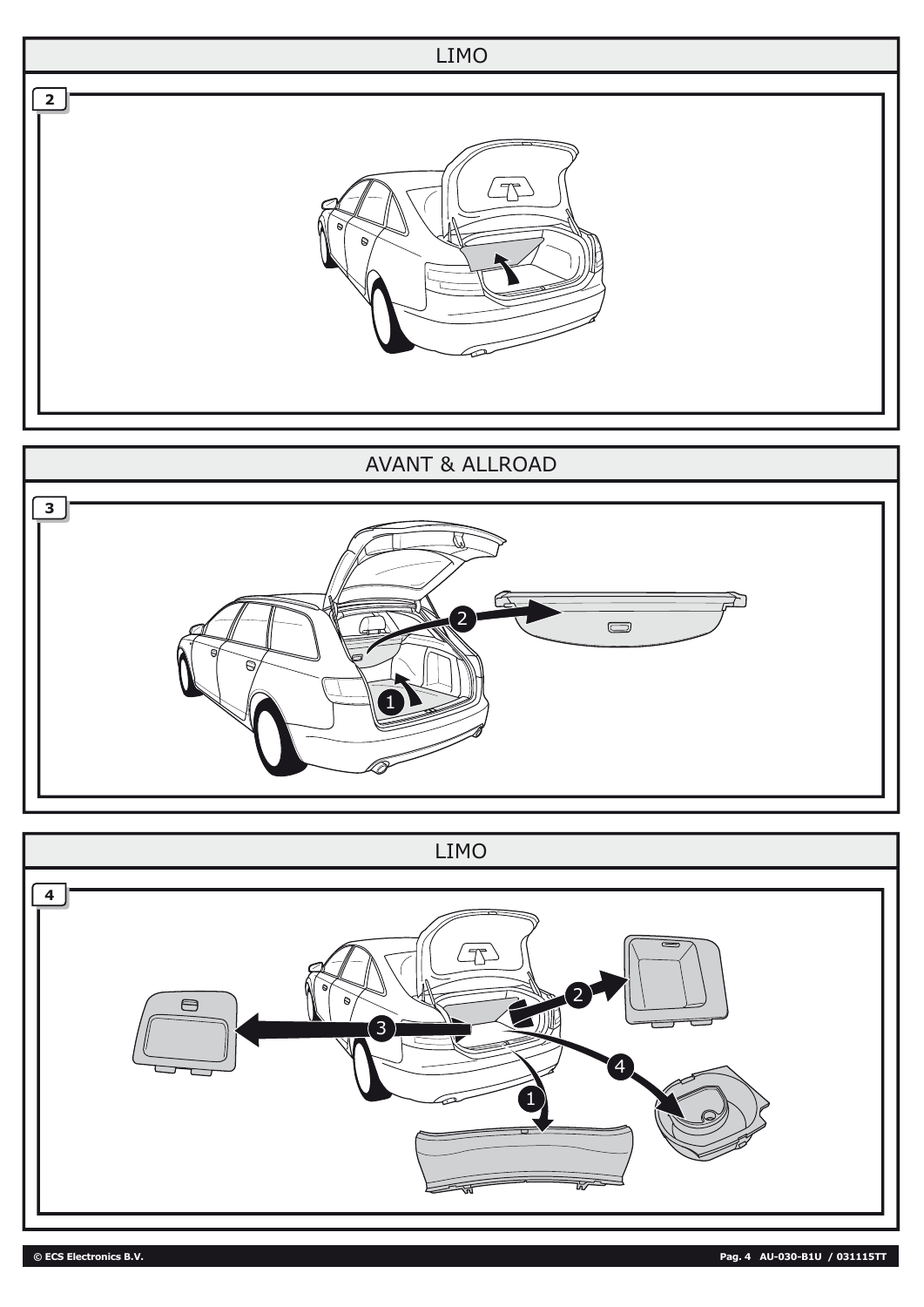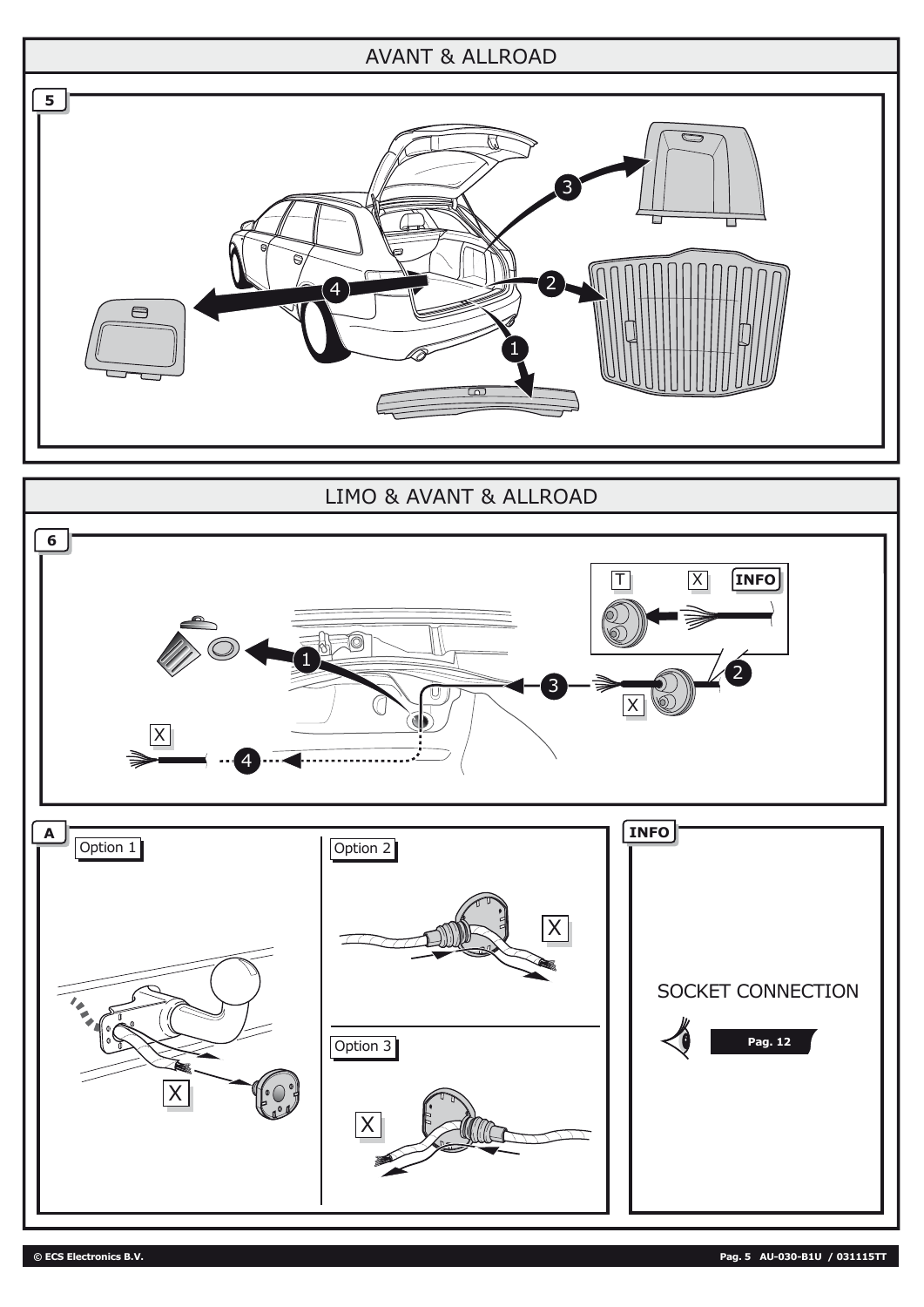## LIMO & AVANT & ALLROAD



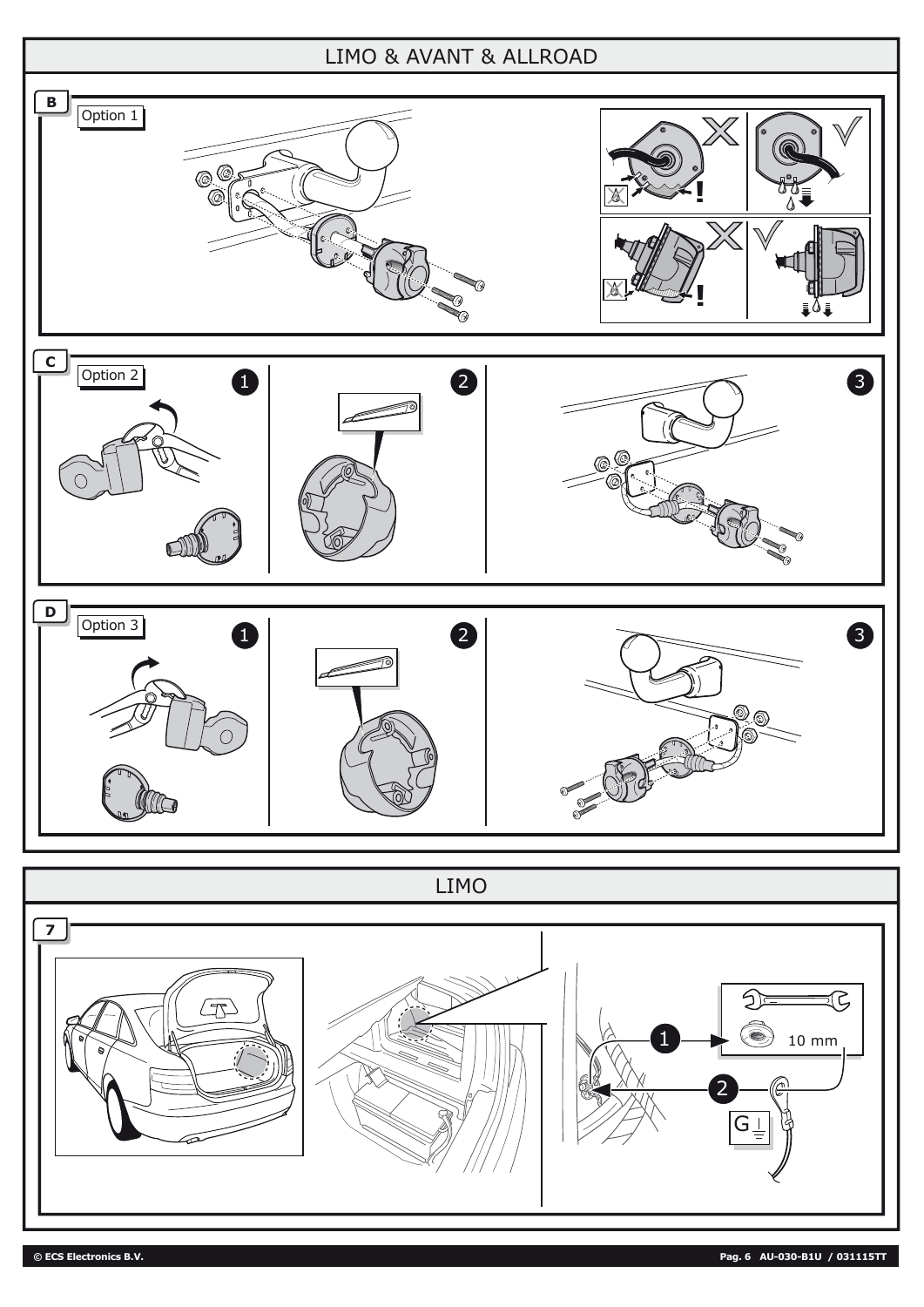

## LIMO & AVANT & ALLROAD



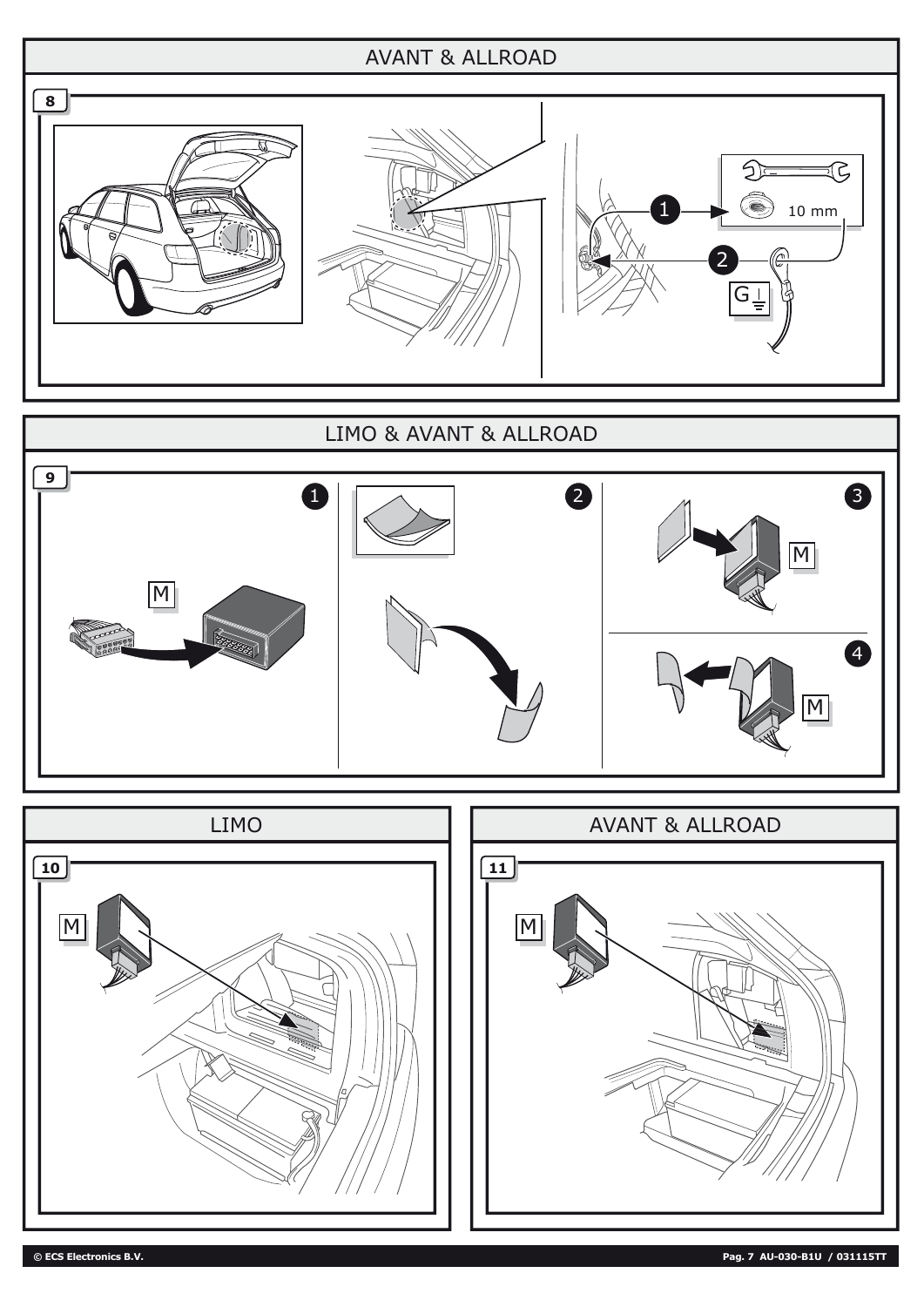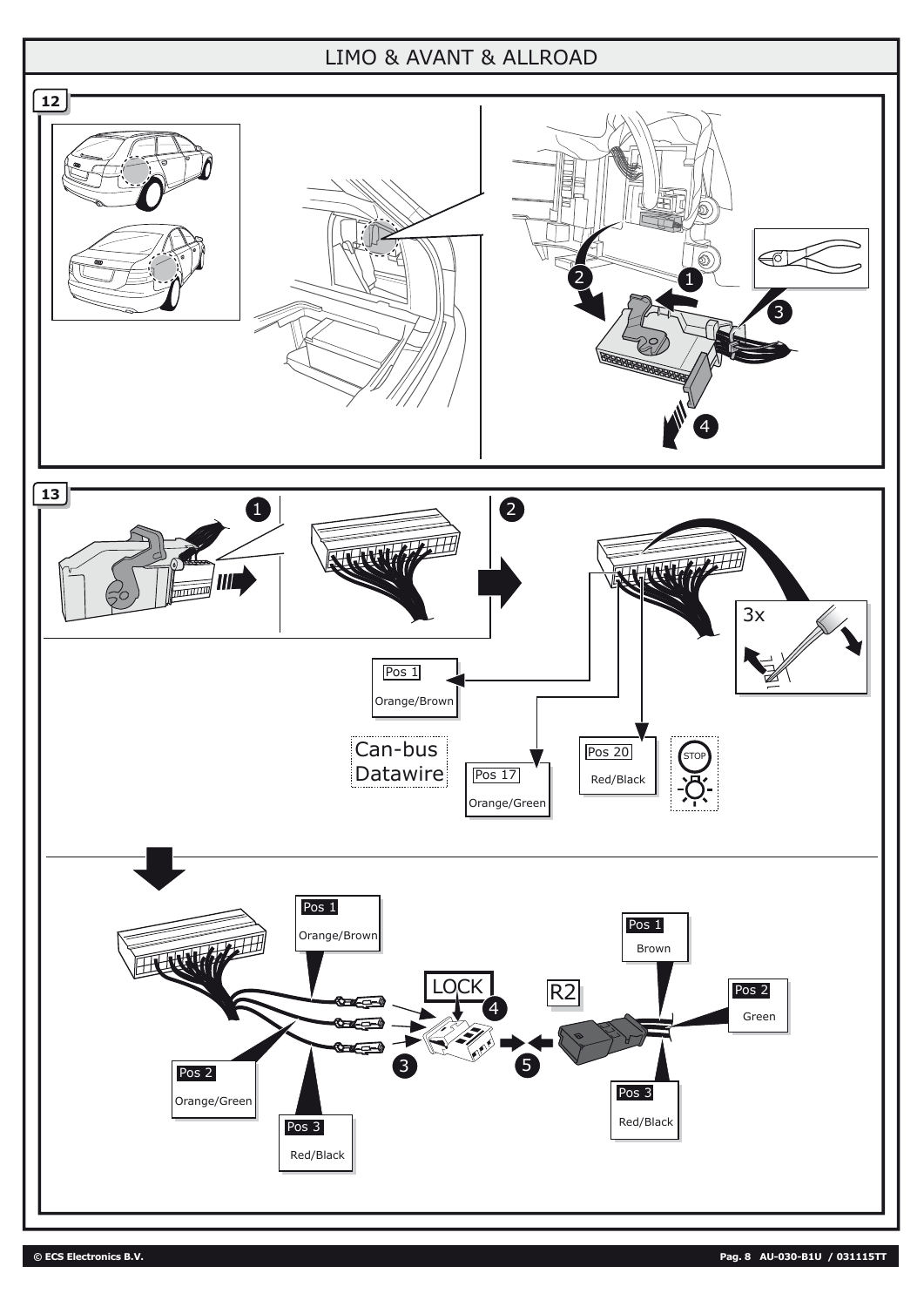

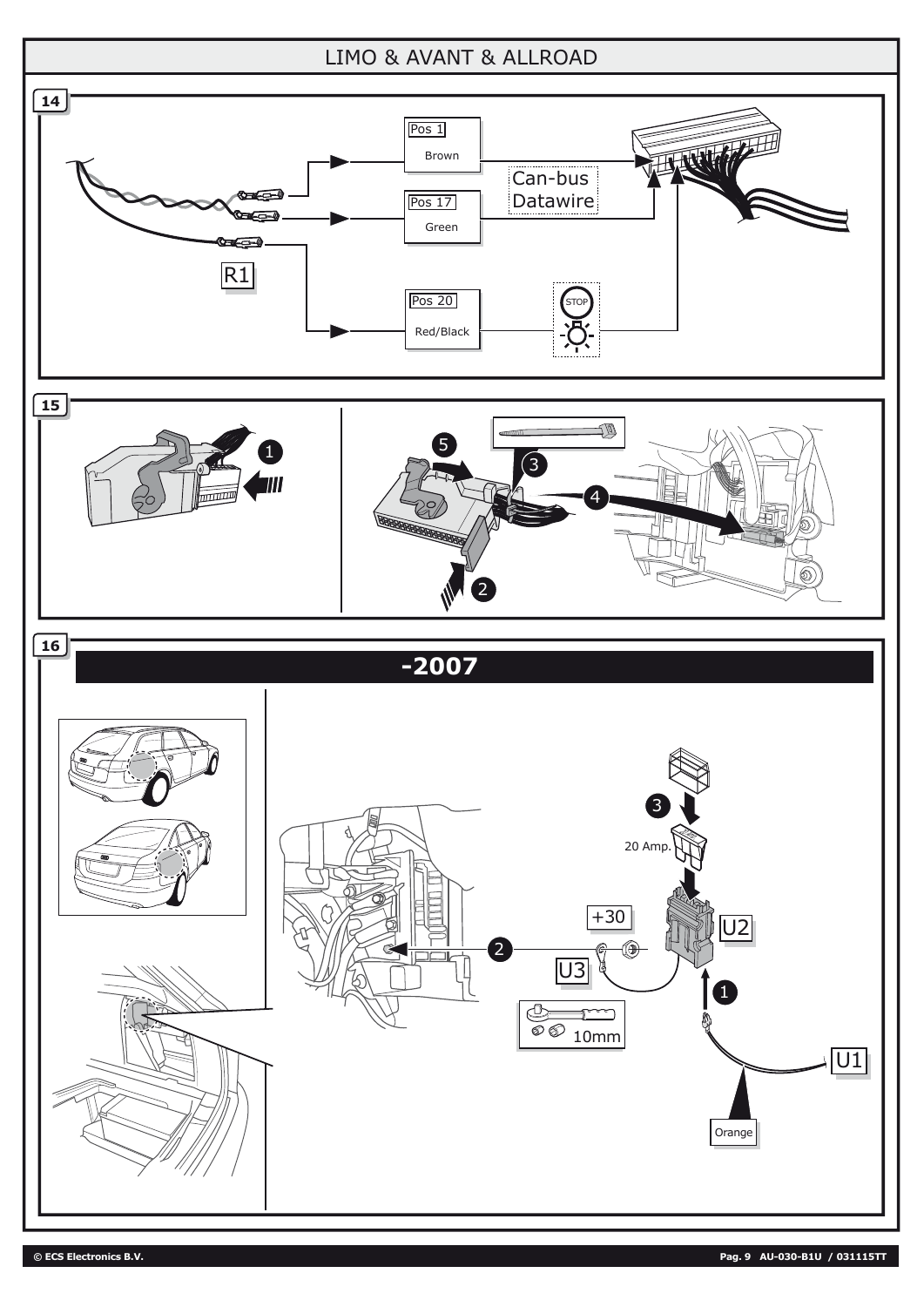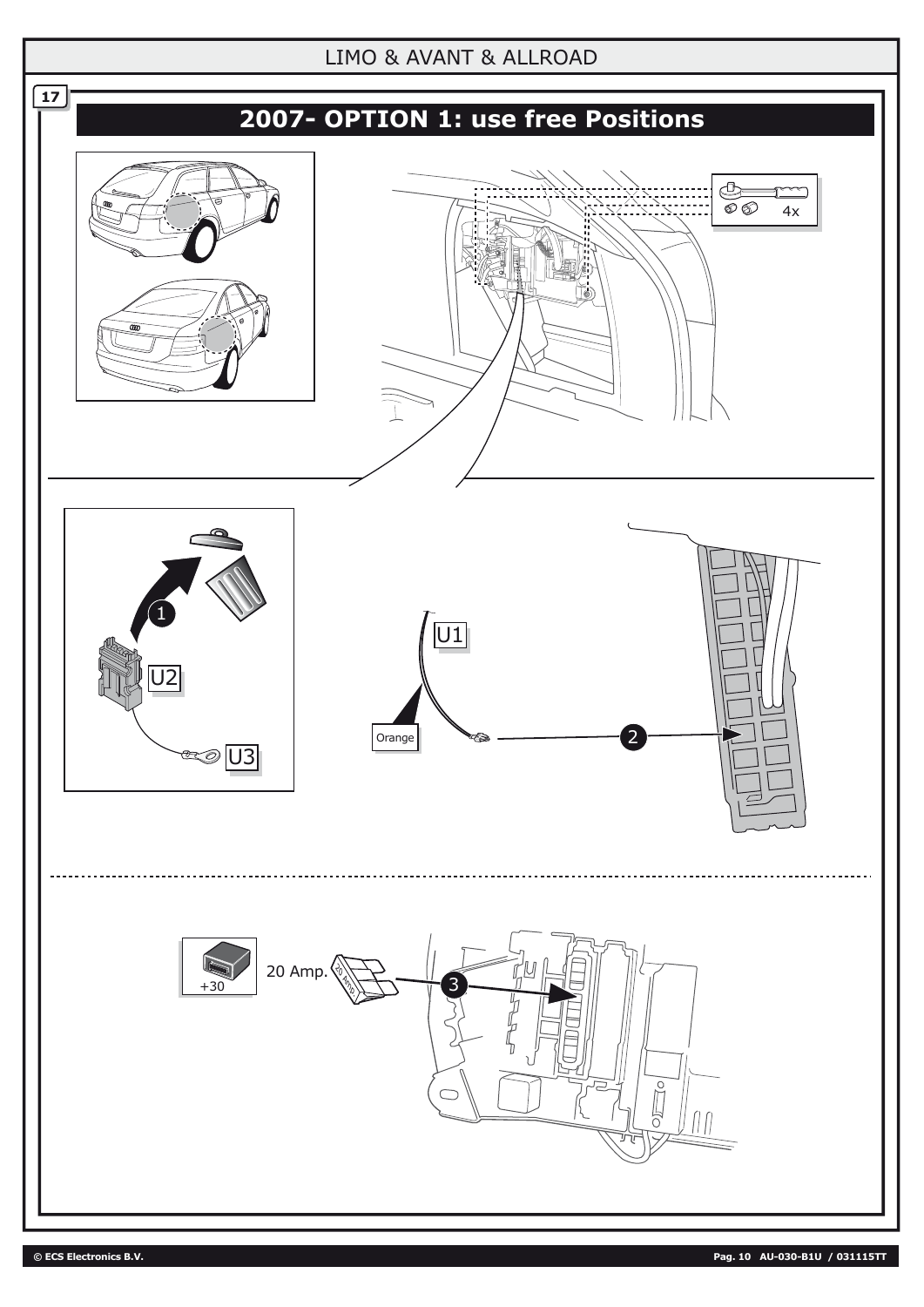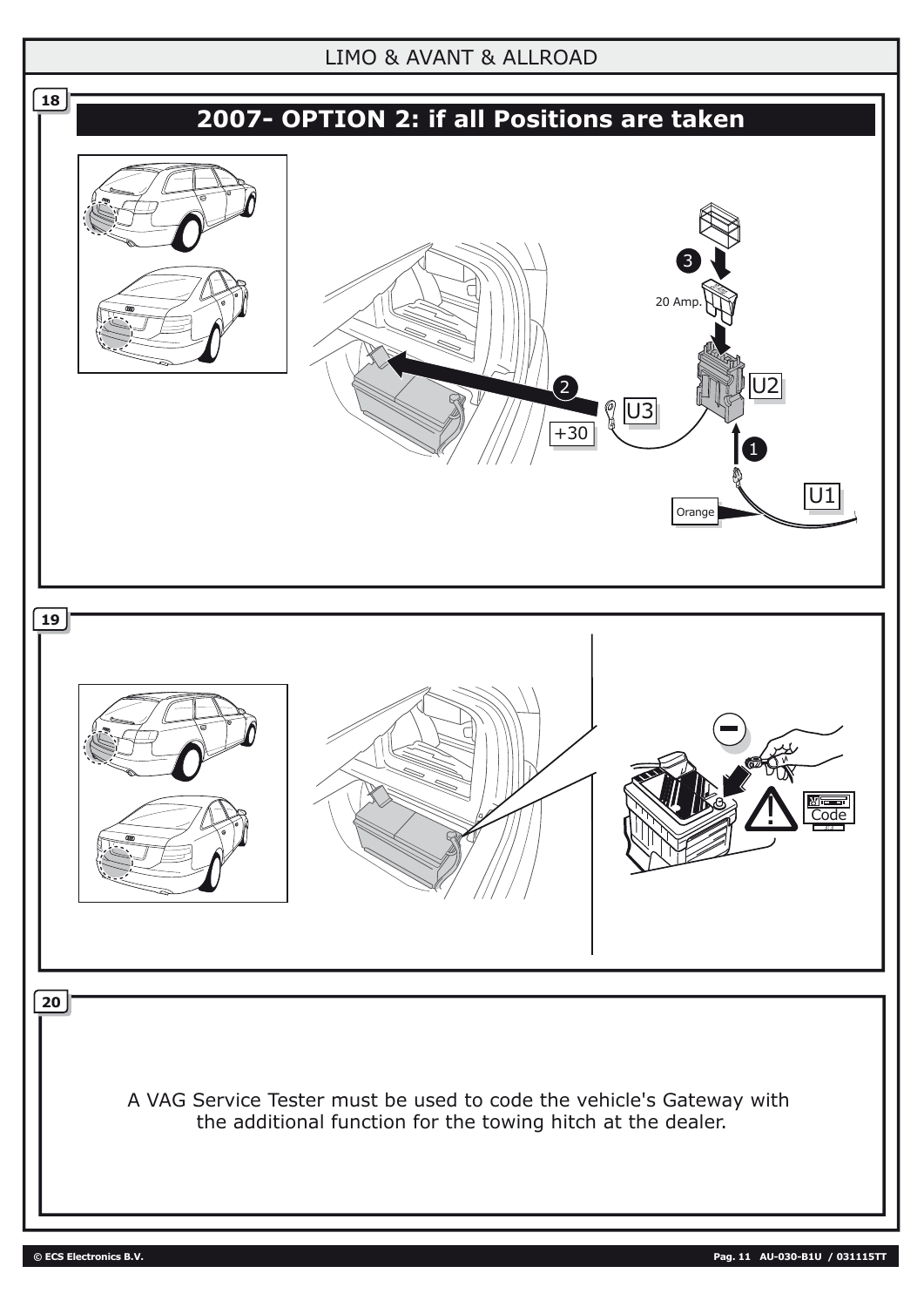